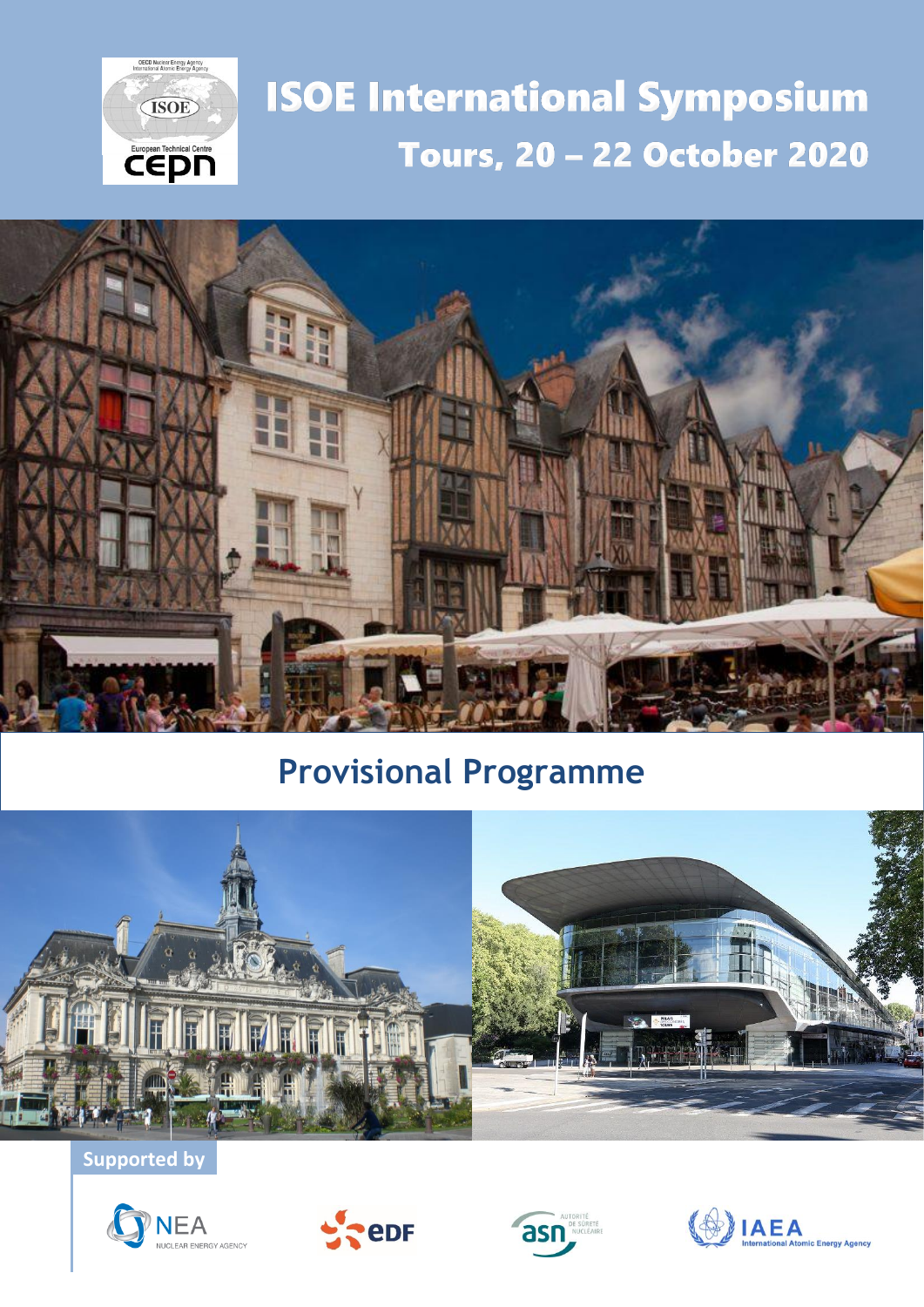

*Tours, 20-22 October 2020*

The European Technical Centre of the Information System on Occupational Exposure (ISOE) is pleased to organize, in collaboration with and the support of Electricité de France (EDF), the 2020 ISOE International Symposium on Occupational Exposure Management at Nuclear Facilities.

The Symposium will be held in Tours, France, from the 20<sup>th</sup> to the 22<sup>nd</sup> of October 2020. It is cosponsored by the OECD Nuclear Energy Agency (NEA) and the International Atomic Energy Agency (IAEA).

The Symposium is targeted at all those concerned with radiological protection at nuclear power plants: radiation protection managers and staff members, maintenance and operation planners, contractors, exposed workers, regulatory body representatives and international organisations. It is also opened to research reactors and professionals from other nuclear fuel cycle installations sharing common radiological protection issues.

Dealing with occupational radiation protection at the design, operation and decommissioning stages of installations, as well as accident situations, this new meeting point of radiation protection professionals under the heading of ISOE will be a great opportunity to share, at the international level, experiences and practices favouring a continuous improvement of radiation protection.

Furthermore, the accompanying Technical Exhibition will give participants the opportunity to see the latest developments from industrial and commercial companies active in fields of radiation protection.

Prior to the Symposium, on Monday 19 October 2020, two meetings devoted to specific audiences have been organised:

- A Radiation Protection Managers meeting
- A Regulatory Body Representatives meeting

Finally, a technical visit has been organised to Civaux NPP site on Friday 23 October 2020 that will give you the opportunity to the controlled area and the EDF Nuclear Rapid Response Task Force (FARN).

We are looking forward to welcoming you in Tours,

Caroline SCHIEBER *Head of ISOE-ETC On behalf of the Programme Committee*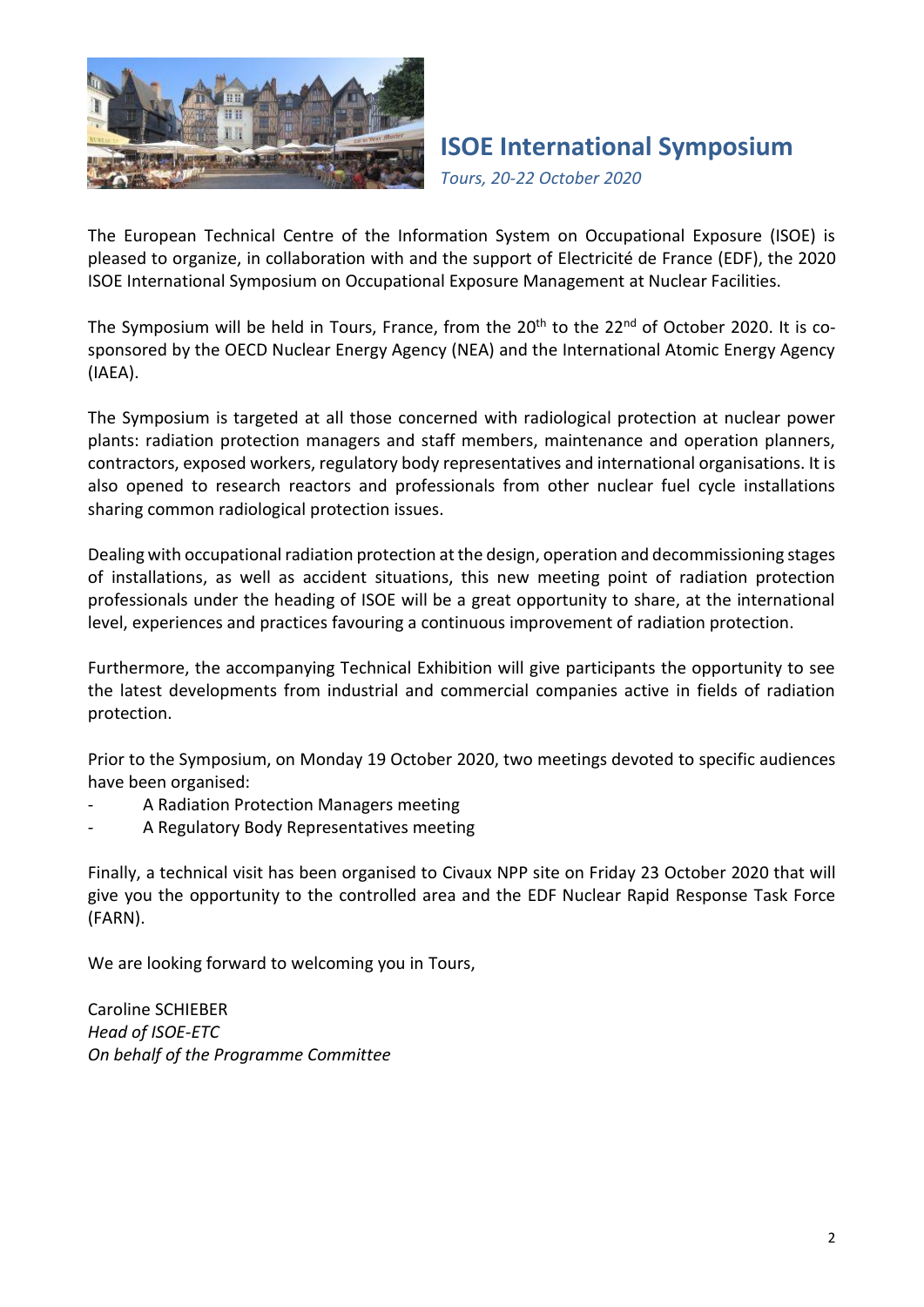

*Tours, 20-22 October 2020*

#### **PROGRAMME COMMITTEE MEMBERS**

**Borut BREZNIK** Krško NPP – Slovenia **Aude GENIAUX** ASN – France **Swen-Gunnar JAHN** ENSI – Switzerland **Timo KONTIO** Loviisa NPP – Finland **Jizeng MA IAEA Francesco MANCINI** SOGIN – Italy **Thorsten STAHL GRS** – Germany

**Lucie D'ASCENZO** ISOE ETC, CEPN – France **Laure-Anne BELTRAMI** ISOE ETC, CEPN – France **Monika FÁRNÍKOVÁ** Temelin NPP – Czech Republic **Hans MEIJER** Borssele NPP – Netherlands **David MILLER ISOE NATC, University of Illinois – USA Guy RENN** Sizewell B NPP – United Kingdom **Caroline SCHIEBER ISOE ETC, CEPN – France Torgny SVEDBERG** Ringhals NPP – Sweden **Philippe WEICKERT** EDF UNIE-GPEX – France

#### **CONFERENCE LANGUAGE**

#### The conference language will be English.

#### **SYMPOSIUM VENUE**

The Symposium will take place at:

Palais des Congrès de Tours 26 Boulevard Heurteloup 37000 Tours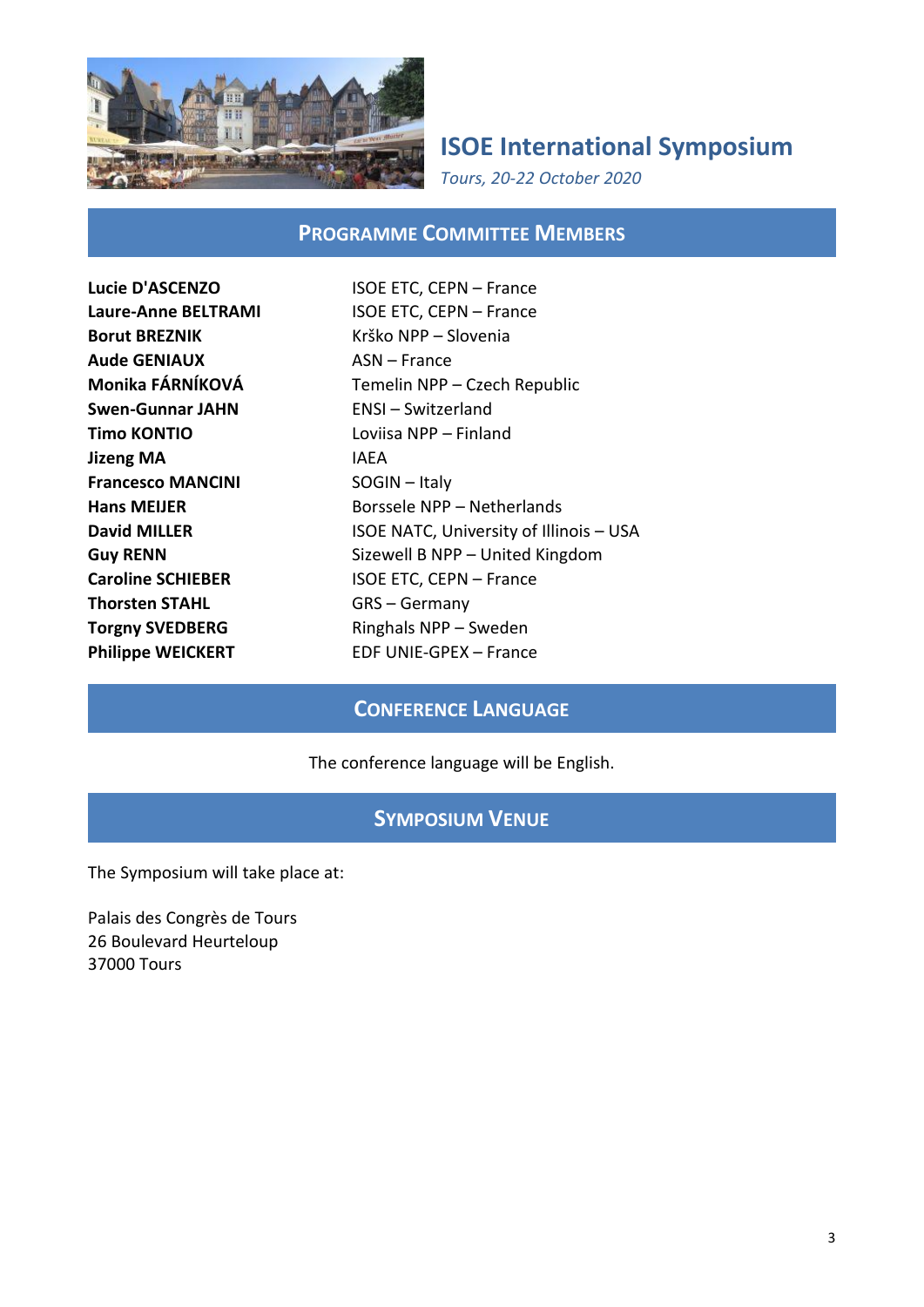

*Tours, 20-22 October 2020*

### DEDICATED MEETINGS – MONDAY 19 OCTOBER 2020

The ISOE Symposium will be preceded by two dedicated meetings devoted to specific audience.

#### **If you wish to participate to one of those meetings, please contact the relevant person as indicated below in order to register to one of these meetings.**

The registration to these meetings is free of cost.

| <b>Radiation Protection Managers Meeting</b> |                                                                      |
|----------------------------------------------|----------------------------------------------------------------------|
| 09:00 - 17:00                                | Location: Palais des Congrès de Tours                                |
|                                              | Contact-person:<br>Philippe WEICKERT, EDF - philippe.weickert@edf.fr |

| <b>Regulatory Body Representatives Meeting</b> |                                                            |
|------------------------------------------------|------------------------------------------------------------|
| 09:00 - 17:00                                  | Location: Palais des Congrès de Tours                      |
|                                                | Contact-person:<br>Aude GENIAUX, ASN - aude.geniaux@asn.fr |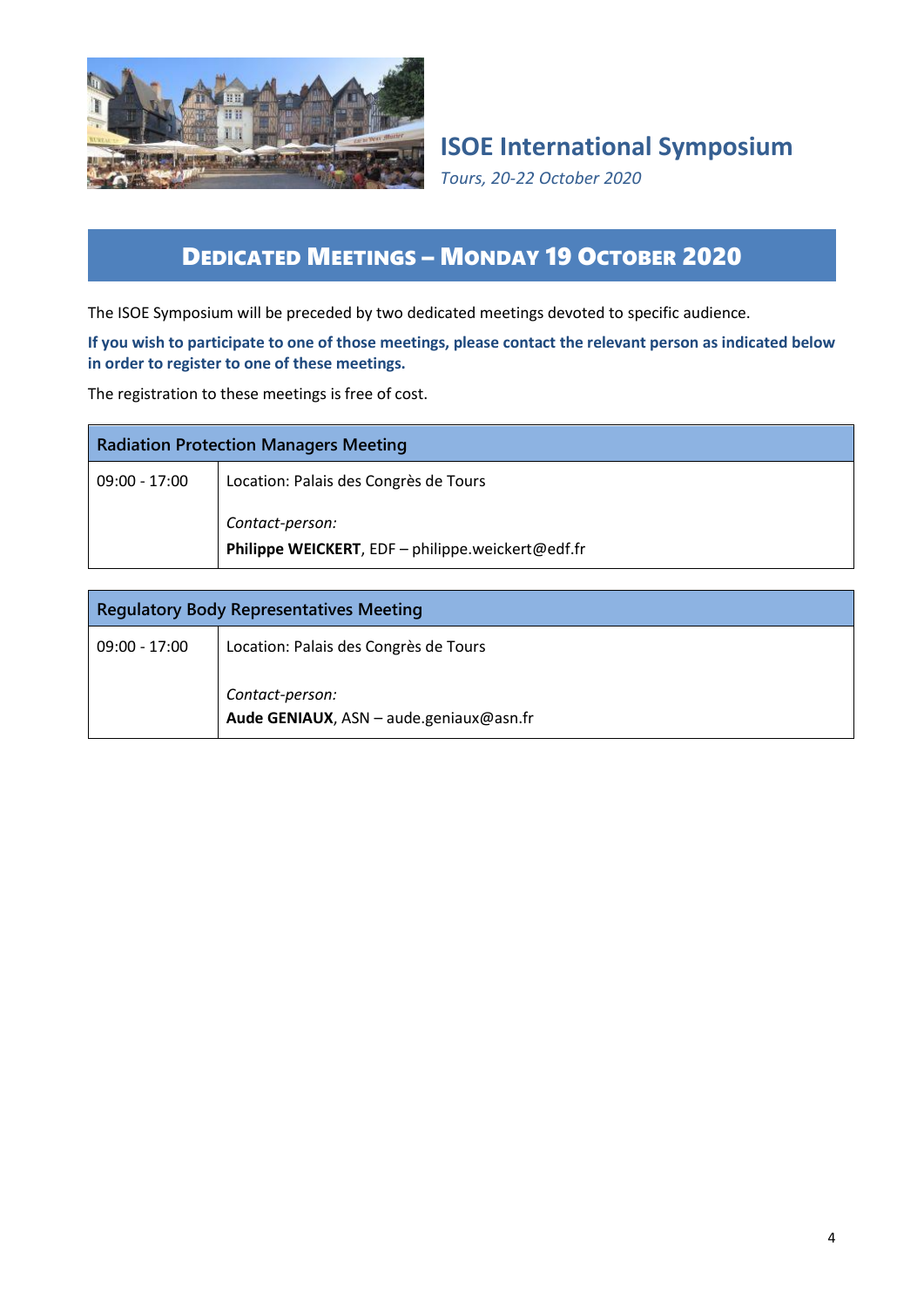

*Tours, 20-22 October 2020*

#### **PROVISIONAL PROGRAMME**

### TUESDAY 20 OCTOBER 2020

| 08:30 - 09:15 | Registration<br>------------- |  |
|---------------|-------------------------------|--|
|               |                               |  |

09:15 - 09:45 Opening Ceremony

| <b>Chairpersons</b> | Session 1. RP at the Design Stage<br>C. Schieber (ISOE ETC – CEPN, France), B. Lance (Tihange NPP, Belgium)                                                                          |
|---------------------|--------------------------------------------------------------------------------------------------------------------------------------------------------------------------------------|
| $09:45 - 10:05$     | RP Assessments and Planning: Competences, Strategy, Processes, Tools<br>S.G. Jahn (ENSI), Switzerland                                                                                |
| $10:05 - 10:25$     | Corium stabilization case - Sizing of biological protection<br>A. Audineau, Y. Tamagnan (EDF DIPDE), C. Carotta (Tricastin NPP),<br>D. Bouquet, L. Genin (ONET Technologies), France |
| $10:25 - 10:45$     | HPR1000 Model<br>to be determined                                                                                                                                                    |

| 10:45 - 11:30 Coffee-break, Visit of Exhibition, Posters |
|----------------------------------------------------------|
|                                                          |

| Session 2.<br><b>Chairpersons</b> | RP Indicators<br>D. Miller (ISOE NATC, University of Illinois, USA), T. Labarta (CSN, Spain)                                                                                                                                                                                                                                                                                                                                                                        |
|-----------------------------------|---------------------------------------------------------------------------------------------------------------------------------------------------------------------------------------------------------------------------------------------------------------------------------------------------------------------------------------------------------------------------------------------------------------------------------------------------------------------|
| $11:30 - 11:50$                   | Updating the "alpha value" used at EDF - Presentation of the work performed by a<br>dedicated working group<br>T. Jobert (EDF DIPNN DT); X. Descamps (EDF DPN EM); S. Andresz, C. Schieber<br>(CEPN), G. Ranchoux (EDF DP2D); B. Boussetta (EDF DIPDE); J. Bonnefon, P. Ridoux<br>(EDF DIPDE); S. Poumerouly (EDF Lab Paris-Saclay); M.V. Di Giandomenico,<br>M. Hébert (EDF UTO-DLOG); C. Marcillet (EDF UTO-DET); G. Carry, J. Jaubert<br>(EDF UNIE-GPEX), France |
| $11:50 - 12:10$                   | Improving occupational radiation exposure using ALARA tools: performance indicators<br>A. Nedelcu, L. Samson (Cernavoda NPP), Romania                                                                                                                                                                                                                                                                                                                               |
| $12:10 - 12:30$                   | Dose per RCA-hour; a useful radiological protection indicator?<br>G. Renn (Sizewell B NPP), United Kingdom                                                                                                                                                                                                                                                                                                                                                          |

| :00<br>$30 -$<br>__<br>__ | Lunch Break<br>$   -$<br>$\sim$ $\sim$ |  |
|---------------------------|----------------------------------------|--|
|                           |                                        |  |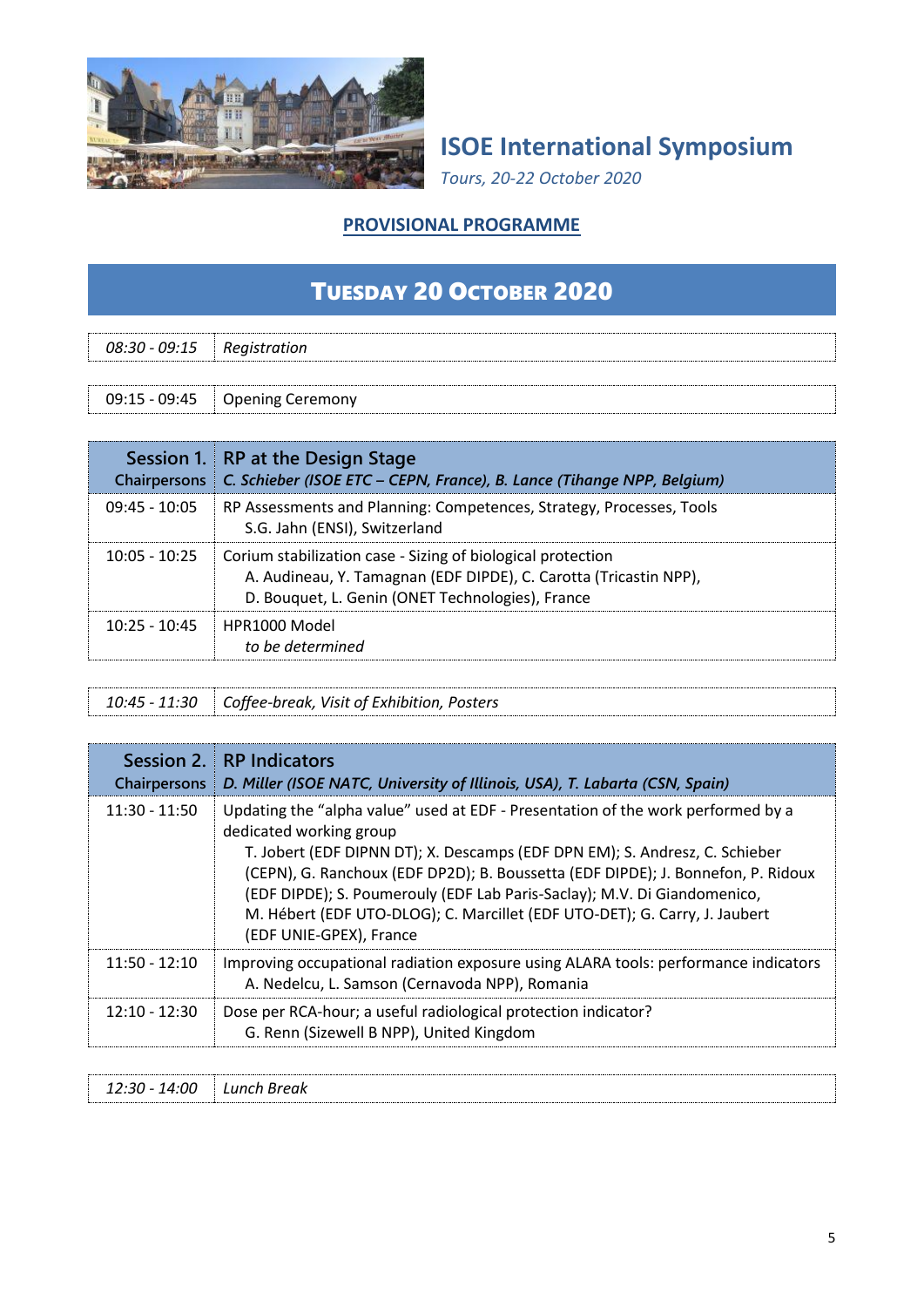

*Tours, 20-22 October 2020*

| Session 3.<br><b>Chairpersons</b> | <b>RP Aspects of Post-Accident Situations</b><br>A. Geniaux (ASN, France), T. Kontio (Loviisa NPP, Finland)                                                                                                                                |
|-----------------------------------|--------------------------------------------------------------------------------------------------------------------------------------------------------------------------------------------------------------------------------------------|
| $14:00 - 14:30$                   | Health Effects from the Chernobyl Accident<br>D. Laurier (IRSN), France                                                                                                                                                                    |
| $14:30 - 15:00$                   | Radiation protection status in the NPP of Fukushima<br>T. Suzuki (Chiyoda Technol Corp.), Japan                                                                                                                                            |
| $15:00 - 15:30$                   | The role of the radiological protection expert in stakeholder involvement in the<br>recovery phase of post-nuclear accident situations: Some lessons from the Fukushima-<br>Daiichi NPP Accident<br>T. Schneider, M. Maitre (CEPN), France |

*15:30 - 16:15 Coffee-break, Visit of Exhibition, Posters*

| Session 4.<br>Chairpersons | <b>Emergency Preparedness at NPPs</b><br>P. Weickert (EDF UNIE-GPEX, France), T. Stahl (GRS, Germany)                                                       |
|----------------------------|-------------------------------------------------------------------------------------------------------------------------------------------------------------|
| $16:15 - 16:35$            | Improvement of emergency radiation protection arrangements at the Tihange NPP<br>B. Lance (Tihange NPP, Belgium)                                            |
| $16:35 - 16:55$            | Application of Reference Dose Levels for Radiological Emergencies at Forsmark NPP<br>S. Ahlgren (Forsmark NPP), Sweden                                      |
| $16:55 - 17:15$            | Functional exercise Radiology - to accomplish an action in a controlled area during<br>simulated accident conditions<br>A. Ljungberg (Ringhals NPP, Sweden) |

|  | 17:15 - 17:45 Round Table discussion: ISOE Strategic plan |  |
|--|-----------------------------------------------------------|--|
|--|-----------------------------------------------------------|--|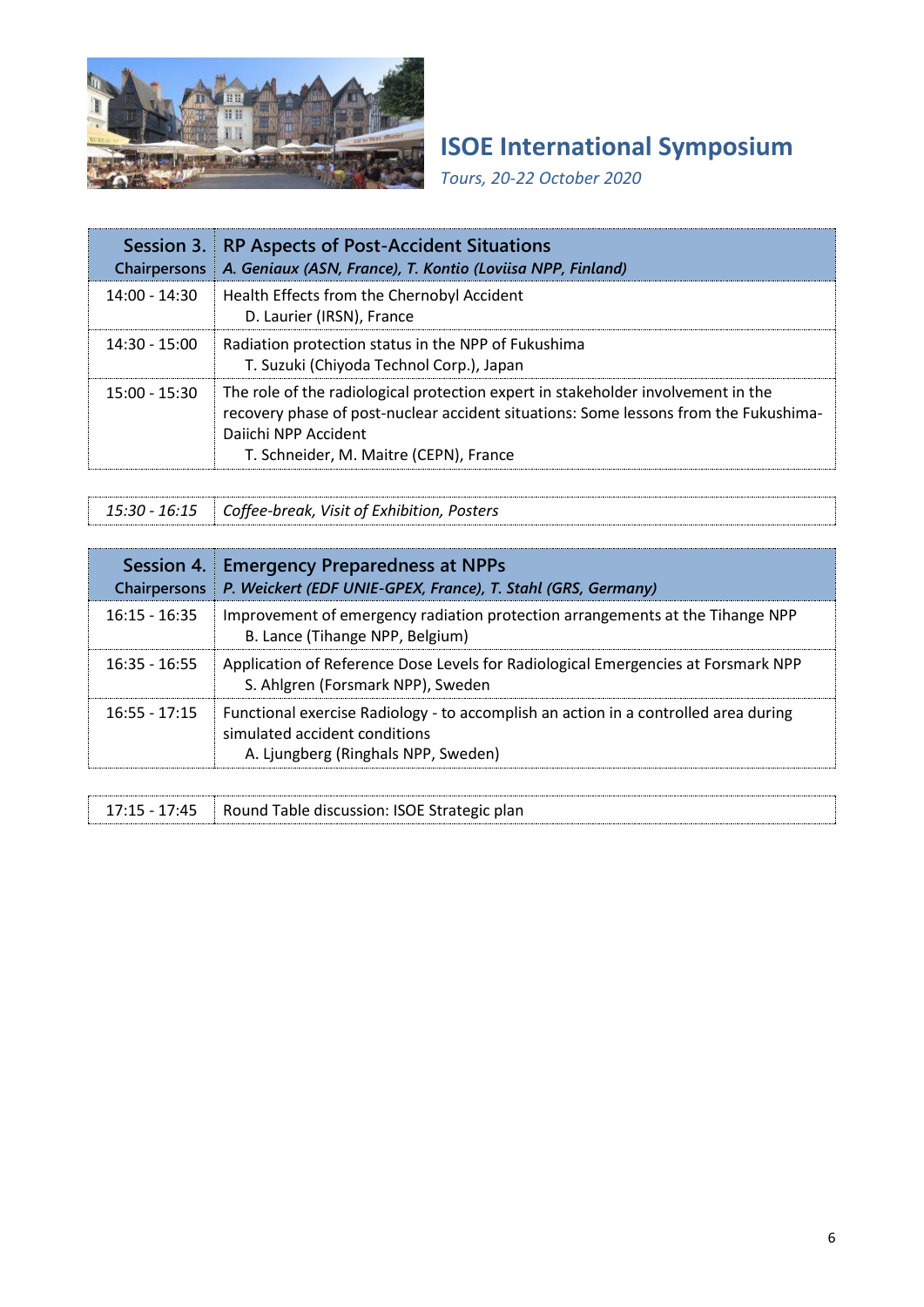

*Tours, 20-22 October 2020*

# WEDNESDAY 21 OCTOBER 2020

| <b>Chairpersons</b> | <b>Session 5. Contamination Control</b><br>T. Svedberg (Ringhals NPP, Sweden), B. Boyer (Watts Bar NPP, USA)                                                                                                     |
|---------------------|------------------------------------------------------------------------------------------------------------------------------------------------------------------------------------------------------------------|
| $09:00 - 09:30$     | Management of radiological contamination – Feedback experience from several ISOE<br><b>Utilities</b><br>E. Lafranque, L.-A. Beltrami, L. Vaillant (CEPN); E. Arial; C. Dabat-Blondeau<br>(EDF UNIE-GPEX), France |
| $09:30 - 09:50$     | Impact of Radon on Personal Contamination Monitors at the exit of the RCA in EDF<br><b>NPP<sub>S</sub></b><br>M. Karst (EDF UNIE-GPEX), C. Cerna, T. Le Noblet, J. Jouve (CNRS IN2P3 CENBG),<br>France           |
| $09:50 - 10:10$     | Gamma-Cameras: Feedback on the Experiments carried out at EDF and Perspectives<br>J. Jaubert, M. Lestang (EDF UNIE-GPEX), France                                                                                 |

| 10:10 - 10:30 | Conclusions from the Radiation Protection Managers and the Regulatory Body |
|---------------|----------------------------------------------------------------------------|
|               | Meetings                                                                   |
|               |                                                                            |

| 10:30 - 11:15 Coffee-break, Visit of Exhibition, Posters |  |
|----------------------------------------------------------|--|
|                                                          |  |

| Session 6.<br><b>Chairpersons</b> | Job Experiences (Part I)<br>G. Renn (Sizewell B NPP, UK), M. Fárníková (Temelin NPP, Czech Republic)                                                                                                                                   |
|-----------------------------------|----------------------------------------------------------------------------------------------------------------------------------------------------------------------------------------------------------------------------------------|
| 11:15 - 11:35                     | Information and Training in Radiation Protection: Regulatory Requirements and<br>Practices<br>S. Andresz (CEPN), P. Weickert (EDF UNIE-GPEX), C. Schieber (CEPN), France                                                               |
| $11:35 - 11:55$                   | Major Component Replacement & Virtual Reality Training Initiative<br>C. Pritchard (Bruce Power), Canada                                                                                                                                |
| $11:55 - 12:15$                   | Blayais NPP (France) Drain Pipe Event<br>J. Bonnefon, L. Bertrand, P. Morvan, L. Lacarelle, B. Sueur (EDF DIPDE);<br>H. Caullier (Blayais NPP); T. Inoue, Y. Yamashita (MHI); L. Bottero, C. Ringenbach,<br>G. Delcros (ENDEL), France |
| $12:15 - 12:35$                   | The Practices and Researches of HYH Plant Optimized Radiation Protection<br>G. Song Guohua, W. Xie (Hongyanhe NPP), China<br>Distinguished paper at 2019 Beijing ISOE Symposium                                                        |

| 4:00<br>12:30<br>$\overline{ }$<br>__<br>__ | $\iota$ inch<br>Break<br>Luicii |  |
|---------------------------------------------|---------------------------------|--|
|                                             |                                 |  |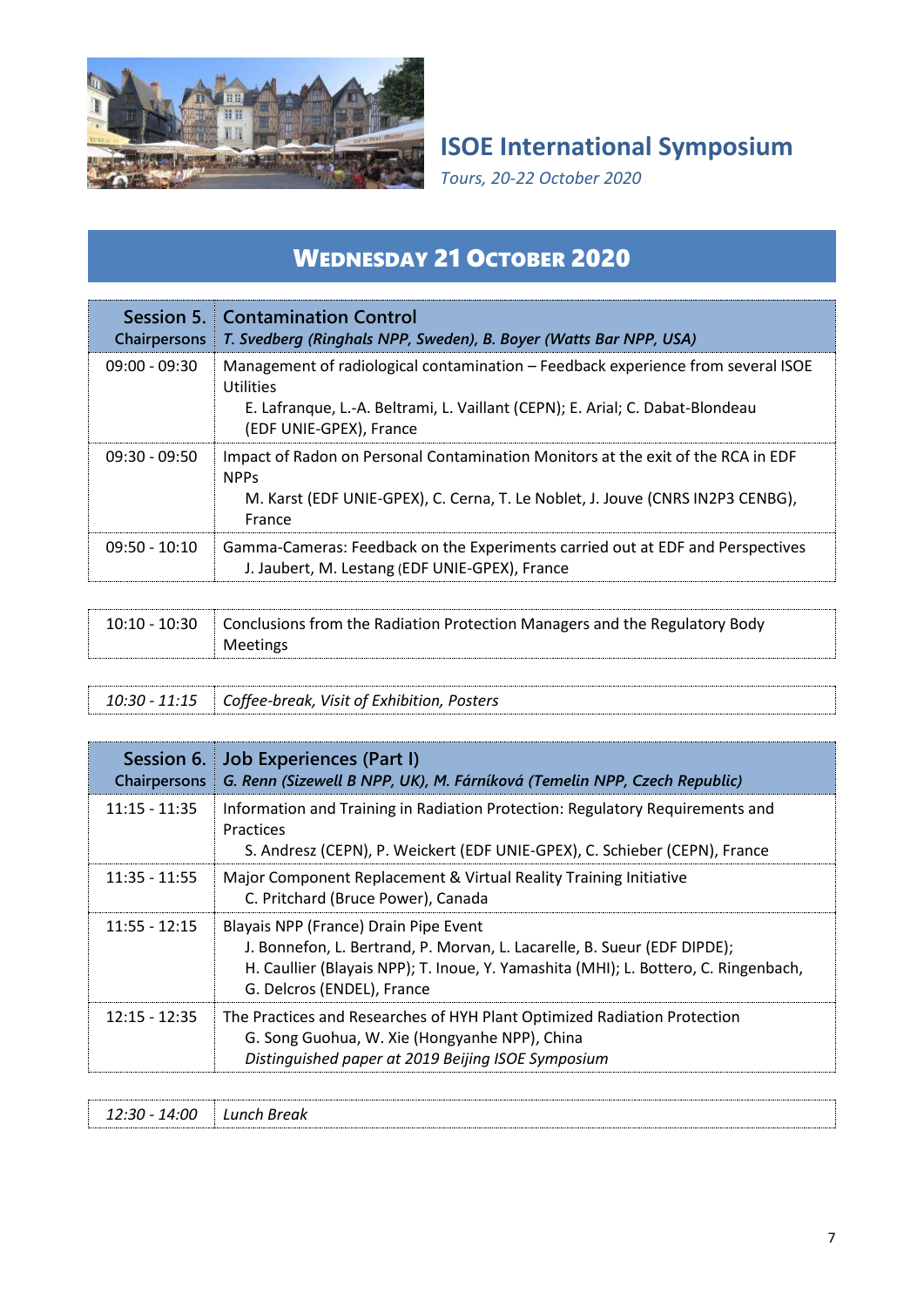

*Tours, 20-22 October 2020*

| <b>Chairpersons</b> | Session 7. Job Experiences (Part II)<br>X. Descamps (EDF DPN-EM, France), S.-G. Jahn (ENSI, Switzerland)                                       |
|---------------------|------------------------------------------------------------------------------------------------------------------------------------------------|
| $14:00 - 14:20$     | Practical Implications of the New Dose Limit to the Lens of the Eye at Forsmark NPP<br>A.-K. Eriksson, A.-S. Gustafsson (Forsmark NPP, Sweden) |
| $14:20 - 14:40$     | ALARA in Repair of Reactor Vessel Flange Surface at Krško NPP<br>B. Breznik (Krško NPP), Slovenia                                              |
| 14:40 - 15:00       | Radiological Safety Aspects of Boral Plate Analysis on Watts Bar Spent Fuel Rack<br>Coupons<br>B. Boyer (Watts Bar NPP), USA                   |
| $15:00 - 15:20$     | Improvements in radiological controls for Cavity Decontamination at Sizewell B<br>R. Parlone (Sizewell B NPP), United Kingdom                  |
| 15:20 - 15:40       | Case Report of Incident with High Exposure of Radiation<br>J. Isokivelä (Forsmark NPP), Sweden                                                 |

*15:40 - 16:25 Coffee-break, Visit of Exhibition, Posters*

| Session 8.<br><b>Chairpersons</b> | New RP Technologies<br>G. Song (Hongyanhe NPP, China), C. Pritchard (Bruce Power, Canada)                                                                                                                                         |
|-----------------------------------|-----------------------------------------------------------------------------------------------------------------------------------------------------------------------------------------------------------------------------------|
| $16:25 - 16:45$                   | NextGen RP: Applying Remote and Automated Technologies to Enhance and Optimize<br><b>Nuclear Power Plant Radiation Protection Operations</b><br>K. Kim, P. Tran, D. Cool (EPRI), USA                                              |
| $16:45 - 17:05$                   | Radiochromic films for dosimetry<br>S. Poumerouly, C. Monier (EDF Lab Paris-Saclay); M. Ben Hassine<br>(EDF Lab Renardières Ecuelles); D. Grande, T.T.T. Nguyen (UPEC - Institut de Chimie<br>et des Matériaux Paris-Est), France |
| $17:05 - 17:25$                   | Remote Radiation Protection Monitoring System (RPMS)<br>Y. Yao, L. Su, Z. Zhang, X. Wan (Daya Bay NPP), China                                                                                                                     |

| 19:30 | <b>Symposium Dinner at City Hall</b> |  |
|-------|--------------------------------------|--|
|       | Address:                             |  |
|       | 104 Boulevard Heurteloup             |  |
|       | 37000 Tours                          |  |
|       |                                      |  |
|       |                                      |  |

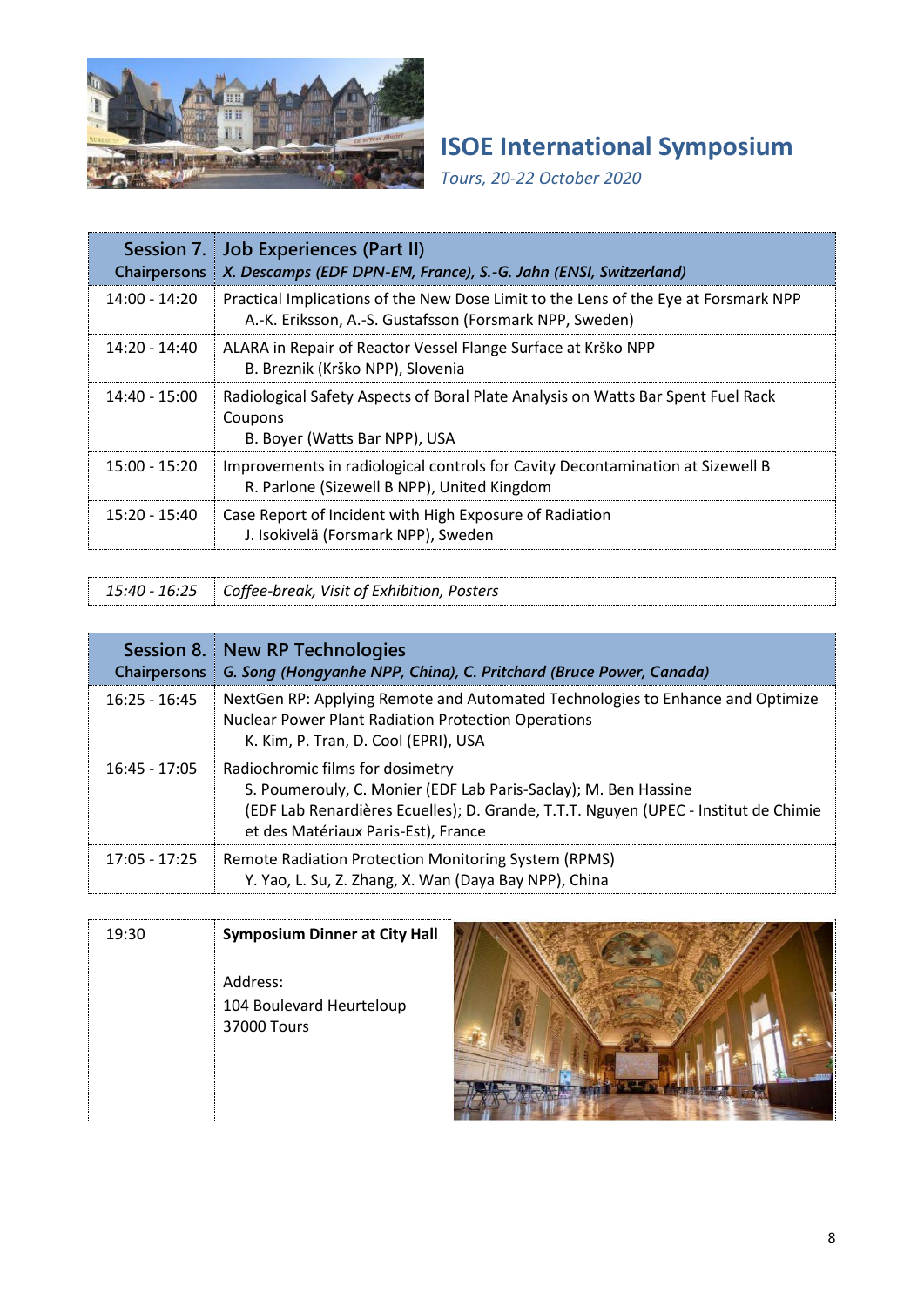

*Tours, 20-22 October 2020*

### THURSDAY 22 OCTOBER 2020

| Session 9.<br><b>Chairpersons</b> | RP and Decommissioning<br>F. Mancini (SOGIN, Italy), K. Honjo (ISOE-ATC - NSRA, Japan)                                                                                                                                                                                                                                                                                              |
|-----------------------------------|-------------------------------------------------------------------------------------------------------------------------------------------------------------------------------------------------------------------------------------------------------------------------------------------------------------------------------------------------------------------------------------|
| $09:00 - 09:20$                   | Key lessons learned from the ISOE WGDECOM Lyon meeting<br>L.A. Beltrami (ISOE-ETC - CEPN), G. Ranchoux (EDF DP2D), France                                                                                                                                                                                                                                                           |
| $09:20 - 09:40$                   | Decommissioning project, management and planning aspects for the decommissioning<br>of Research Reactor Ispra1<br>E. Amoroso, F. Mancini, D. Manes, A. Paratore, E. Grossi, S. Ravera (SOGIN), Italy                                                                                                                                                                                |
| $09:40 - 10:00$                   | Sand Filter Tank Dismantling at Bugey 1<br>G. Ranchoux, P.-L. Drevet, C. Genty (EDF DP2D), France                                                                                                                                                                                                                                                                                   |
| $10:00 - 10:20$                   | Radiological investigations in hard-to-access zones during D&D operations<br>by remote OSL/FO dosimetry<br>S. Magne, M. Horpin (CEA LIST - Laboratoire Capteurs Fibres Optiques), W. Husson<br>(CEA LIST - Laboratoire Capteurs Architectures Electroniques); S. Dogny (ORANO);<br>P.G. Allinei, O. Guéton, M. Ledieu (CEA DEN - DTN-SMTA-LMN), B. Leibovici<br>(SDS Group), France |

*10:20 - 11:05 Coffee-break, Visit of Exhibition, Posters*

| Session 10.<br><b>Chairpersons</b> | Source-Term Management<br>B. Breznik (Krško NPP, Slovenia), G. Ranchoux (EDF DP2D, France)                                                                                                                                                                                              |
|------------------------------------|-----------------------------------------------------------------------------------------------------------------------------------------------------------------------------------------------------------------------------------------------------------------------------------------|
| $11:05 - 11:25$                    | Chemical Engineering Perspective on PWR/BWR Colloid Removal to Reduce CRE and<br>Mitigation of No. 1 Seal Failure for PWR Reactor Coolant Pumps<br>P. Robinson ((n,p) Energy, Inc.), D. Hultquist (DC Cook NPP), R. Penney<br>(Prairie Island NPP), R. Gerdus (Vermont Yankee NPP), USA |
| $11:25 - 11:45$                    | ALARA tools: Source Term Control at CNE Cernavoda<br>C. Chitu, A. Nedelcu (Cernavoda NPP), Romania                                                                                                                                                                                      |
| $11:45 - 12:05$                    | Impacts of Ag-110m on Radiation Field Generation: Review of an innovative<br>experiment<br>E. Moleiro, A. Rocher (EDF UNIE-GPEX); T. Tribollet (Civaux NPP), France                                                                                                                     |
| $12:05 - 12:25$                    | Feedback Experiences on Large Scale & Radiation Protection Management<br>R.I. Ahmad (Chasma NPP), Pakistan                                                                                                                                                                              |

| Distinguished Papers and Closure of the Symposium |
|---------------------------------------------------|
|---------------------------------------------------|